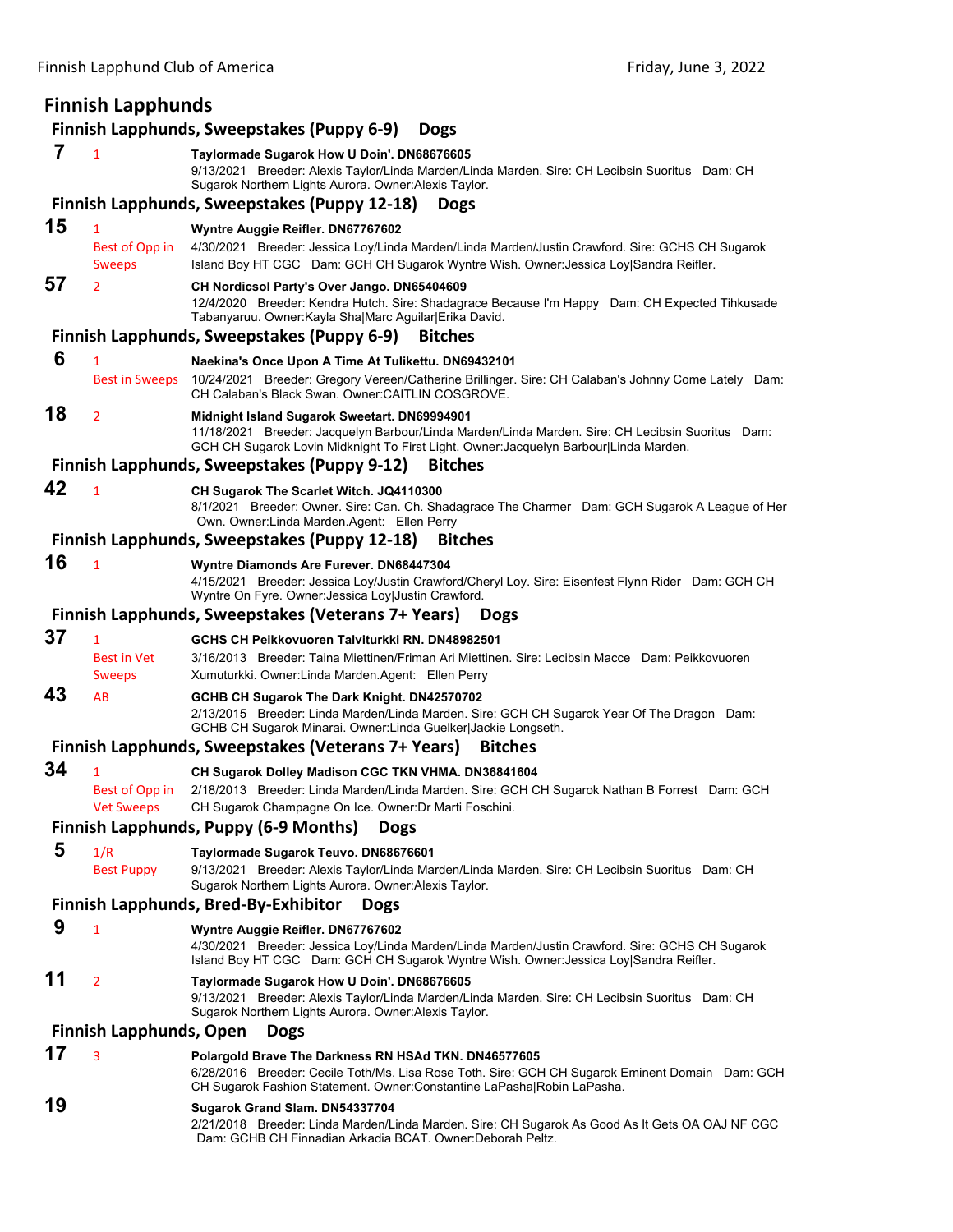Finnish Lapphund Club of America *Exercise 2022*  **Exercise 2022 Exercise 2022** 

| 21                                                             |                         | Bearspaw Category Is Cream. DN58629002<br>4/2/2019 Breeder: Nicole Prokopishyn/Elizabeth Prokopishyn/Taina Friman. Sire: Peikkovuoren Wando Of<br>Bp Dam: CH Peikkovuoren Mussukka. Owner:Andrea Meyer and Frederick Meyer Frederick Meyer.       |  |  |
|----------------------------------------------------------------|-------------------------|---------------------------------------------------------------------------------------------------------------------------------------------------------------------------------------------------------------------------------------------------|--|--|
| 23                                                             | $\overline{2}$          | Nordicsol Born To Love You. DN59116803                                                                                                                                                                                                            |  |  |
|                                                                |                         | 7/23/2019 Breeder: Kendra Hutch. Sire: Shacal Mihkku Of Tabanyaruu Dam: GCHB CH Starfyre Sugarok<br>Spirit In The Night CD CGC. Owner: Donna Payne.                                                                                               |  |  |
| 25                                                             | $\overline{4}$          | Midnight White Hakuna Matata. DN62348201<br>2/17/2020 Breeder: Liane Tofani/Linda Marden/Linda Marden. Sire: Dagolas Naavaparta Dam: CH<br>Sugarok Diamond In The Sky. Owner:Liane Tofani   Chris Winslow Sierra Winslow.                         |  |  |
| 27                                                             | 1/W                     | Nordicsol Sugarok Wildfire Whiz-Bang. DN62456504<br>4/30/2020 Breeder: Kendra Hutch/Linda Marden/Linda Marden. Sire: GCH CH Sugarok Field Of Gold<br>CGCA CGCU Dam: CH Sugarok Devil In Disguise CGC TKI. Owner:Scott Carpenter.                  |  |  |
| 29                                                             | AB                      | Naekina Miracle's Silver Lining At Yutori. DN64705601<br>10/18/2020 Breeder: Gregory Vereen/Catherine Brillinger. Sire: Terhakan Jallat Dam: CH Calaban's<br>Black Swan. Owner:Lynn Drumm Cathy Pollack Greg Vereen.Agent: Holley Eldred          |  |  |
| 31                                                             | AB                      | Sugarok Blast From The Past. DN66118004<br>11/26/2020 Breeder: Donna Staton/Linda Marden/Linda Marden. Sire: Lapinlumon Hauska Herkko Dam:<br>Sugarok Ashwood Chocolate Truffle. Owner: Misti Moore Linda Marden.                                 |  |  |
| <b>Finnish Lapphunds, Puppy (6-9 Months)</b><br><b>Bitches</b> |                         |                                                                                                                                                                                                                                                   |  |  |
| 6                                                              | $\mathbf{1}$            | Naekina's Once Upon A Time At Tulikettu. DN69432101<br>10/24/2021 Breeder: Gregory Vereen/Catherine Brillinger. Sire: CH Calaban's Johnny Come Lately Dam:<br>CH Calaban's Black Swan. Owner: CAITLIN COSGROVE.                                   |  |  |
|                                                                |                         | <b>Finnish Lapphunds, 12-18 Months</b><br><b>Bitches</b>                                                                                                                                                                                          |  |  |
| 10                                                             | $\mathbf{1}$            | Wyntre Valkyrie Of Thunderpaws. DN68447302<br>4/15/2021 Breeder: Jessica Loy/Justin Crawford/Cheryl Loy. Sire: Eisenfest Flynn Rider Dam: GCH CH<br>Wyntre On Fyre. Owner: Vivian Young Rhieanna Young.                                           |  |  |
| 12                                                             | $\overline{2}$          | Tabanyaruu Zini Treya. DN69089401<br>3/2/2021 Breeder: Liz Mowatt. Sire: Tabanyaruu Salo Malachi Dam: Tabanyaruu Tuukka Ruuletti. Owner:Donna Payne.                                                                                              |  |  |
|                                                                |                         | <b>Finnish Lapphunds, Bred-By-Exhibitor</b><br><b>Bitches</b>                                                                                                                                                                                     |  |  |
| 14                                                             | $\overline{2}$          | Faerywind Touch The Sky TKI. DN65940001<br>2/27/2021 Breeder: Maria Swarts. Sire: GCH CH Starfyre Sugarok As You Wish RATS CGC TKE Dam:<br>CH Sugarok Devil In Disguise CGC TKI. Owner: Maria Swarts.                                             |  |  |
| 16                                                             | 3                       | Wyntre Diamonds Are Furever. DN68447304<br>4/15/2021 Breeder: Jessica Loy/Justin Crawford/Cheryl Loy. Sire: Eisenfest Flynn Rider Dam: GCH CH<br>Wyntre On Fyre. Owner: Jessica Loy Justin Crawford.                                              |  |  |
| 18                                                             | $\mathbf{1}$            | Midnight Island Sugarok Sweetart. DN69994901                                                                                                                                                                                                      |  |  |
|                                                                | <b>Best Bred By</b>     | 11/18/2021 Breeder: Jacquelyn Barbour/Linda Marden/Linda Marden. Sire: CH Lecibsin Suoritus Dam:<br>GCH CH Sugarok Lovin Midknight To First Light. Owner: Jacquelyn Barbour Linda Marden.                                                         |  |  |
|                                                                | Finnish Lapphunds, Open | <b>Bitches</b>                                                                                                                                                                                                                                    |  |  |
| 26                                                             | 3                       | Starfyre Sugarok Wish Upon A Star CGC TKI. DN52566604<br>12/13/2017 Breeder: Dr. Marti Foschini/Linda Marden/Linda Marden. Sire: Sugarok Celebrate Dam: CH<br>Sugarok Dolley Madison CGC TKN VHMA. Owner: Dr Marti Foschini.                      |  |  |
| 28                                                             | 1/W/BW/OS               | Sugarok Starry Night TKN. DN61010104<br>10/16/2019 Breeder: Linda Marden/Linda Marden. Sire: GCH CH Sugarok Olympic Spirit CD BN RAE<br>NAP OJP Dam: CH Sugarok Field Of Glory. Owner: Alexis Taylor Linda Marden.                                |  |  |
| 30                                                             | 2/R                     | Sugarok Nordicsol Everlasting Dream. DN62456506<br>4/30/2020 Breeder: Kendra Hutch/Linda Marden/Linda Marden. Sire: GCH CH Sugarok Field Of Gold<br>CGCA CGCU Dam: CH Sugarok Devil In Disguise CGC TKI. Owner: Andrea Meyer and Frederick Meyer. |  |  |
| 32                                                             | 4                       | Wyntre Sea Of Jade. DN64524605<br>9/18/2020 Breeder: Jessica Loy/Justin Crawford/Cheryl Loy. Sire: GCHS CH Peikkovuoren Talviturkki RN<br>Dam: GCH CH Wyntre On Fyre. Owner:Sara Albertson Jarrett Lawrence Jessica J Loy.                        |  |  |
| Finnish Lapphunds, Veteran<br><b>Dogs</b>                      |                         |                                                                                                                                                                                                                                                   |  |  |
| 33                                                             | $\overline{2}$          | CH Sugarok Happy Muskateer RI. DN38223102<br>8/6/2013 Breeder: Linda Marden/Linda Marden. Sire: GCH CH Lapinlumon Xukulaku Dam: GCH CH<br>Sugarok Angelina Jolie. Owner: Deborah Peltz.                                                           |  |  |
| 37                                                             | 1/AOM                   | GCHS CH Peikkovuoren Talviturkki RN. DN48982501<br>3/16/2013 Breeder: Taina Miettinen/Friman Ari Miettinen. Sire: Lecibsin Macce Dam: Peikkovuoren<br>Xumuturkki. Owner: Linda Marden. Agent: Ellen Perry                                         |  |  |
| 43                                                             | AB                      | GCHB CH Sugarok The Dark Knight. DN42570702<br>2/13/2015 Breeder: Linda Marden/Linda Marden. Sire: GCH CH Sugarok Year Of The Dragon Dam:<br>GCHB CH Sugarok Minarai. Owner: Linda Guelker Jackie Longseth.                                       |  |  |